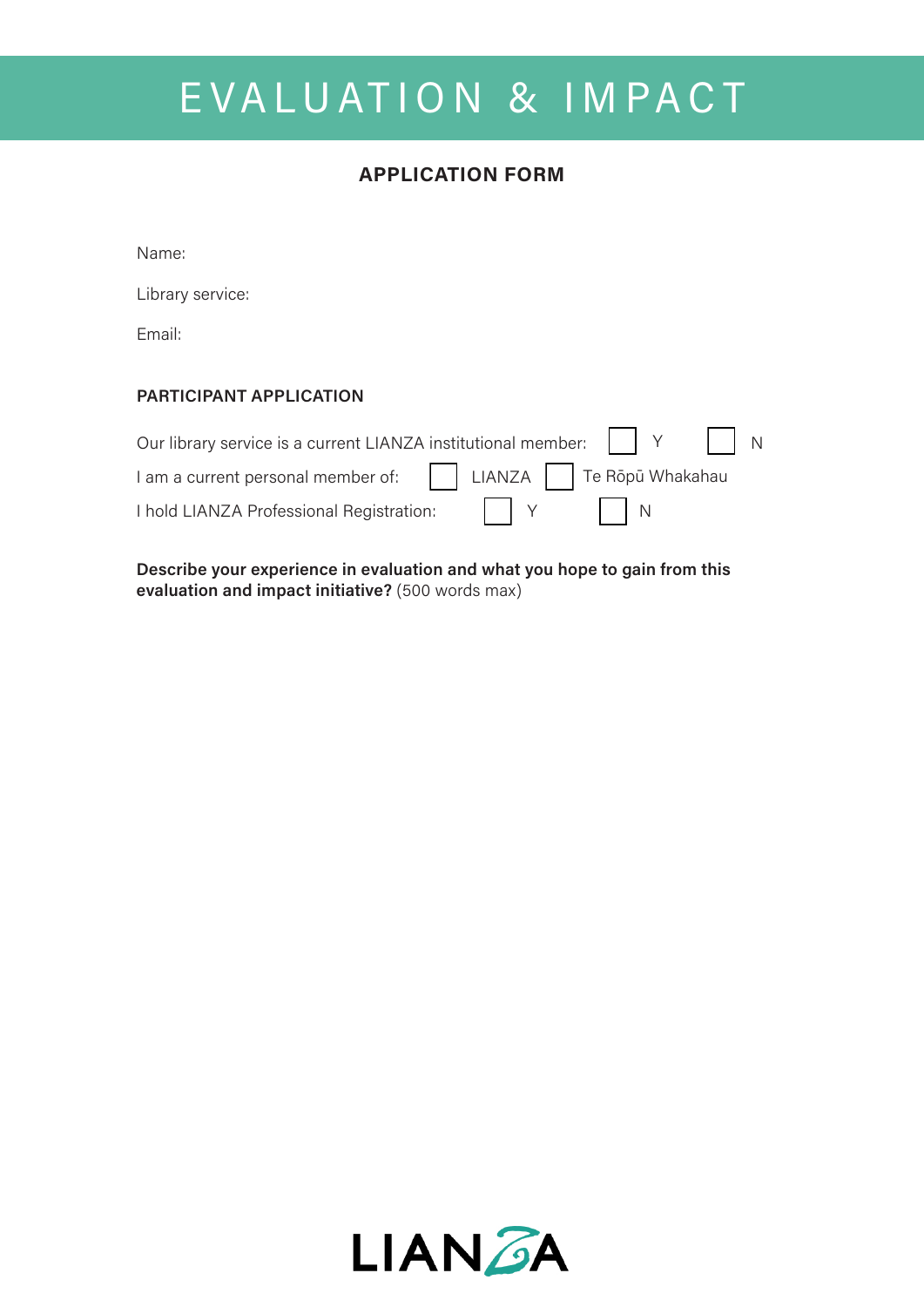# EVALUATION & IMPACT

## **APPLICATION FORM**

#### **PARTICIPANT AVAILABILITY**

Your availability to attend all four workshops, to participate in the community of practice from Feb-Nov, 2021 and to undertake an evaluation project is an important consideration. While life can intervene we ask that applicants to consider if they are able to attend all components of this initiative and can accommodate this commitment in their professional and personal life.



I am committed to participating in all four workshops and all community of practice hui.

I am committed to advising LIANZA as soon as possible if I cannot attend a workshop or hui and commit to watching a recording of the missed session.



I am fully committed to leading the evaluation project within my library team.

I am fully committed sharing my learning and supporting the development of evaluation capability of my library team.

I am fully committed to contributing regularly to the online community of practice and engaging with other community of practice participants.

I am fully committed to sharing my learning and evaluation project with other library professionals at a LIANZA regional hui whakamahi, in September 2021 and the LIANZA 2021 Conference.

I am fully committed to providing information and evidence for the evaluation of the LIANZA initiative and I understand that this information will be published and shared publicly.

#### **START DATE**

Please indicate which cohort you wish to be part of:



Cohort One – starts Thursday September 24, 2020

Cohort Two – starts Friday October 21, 2020